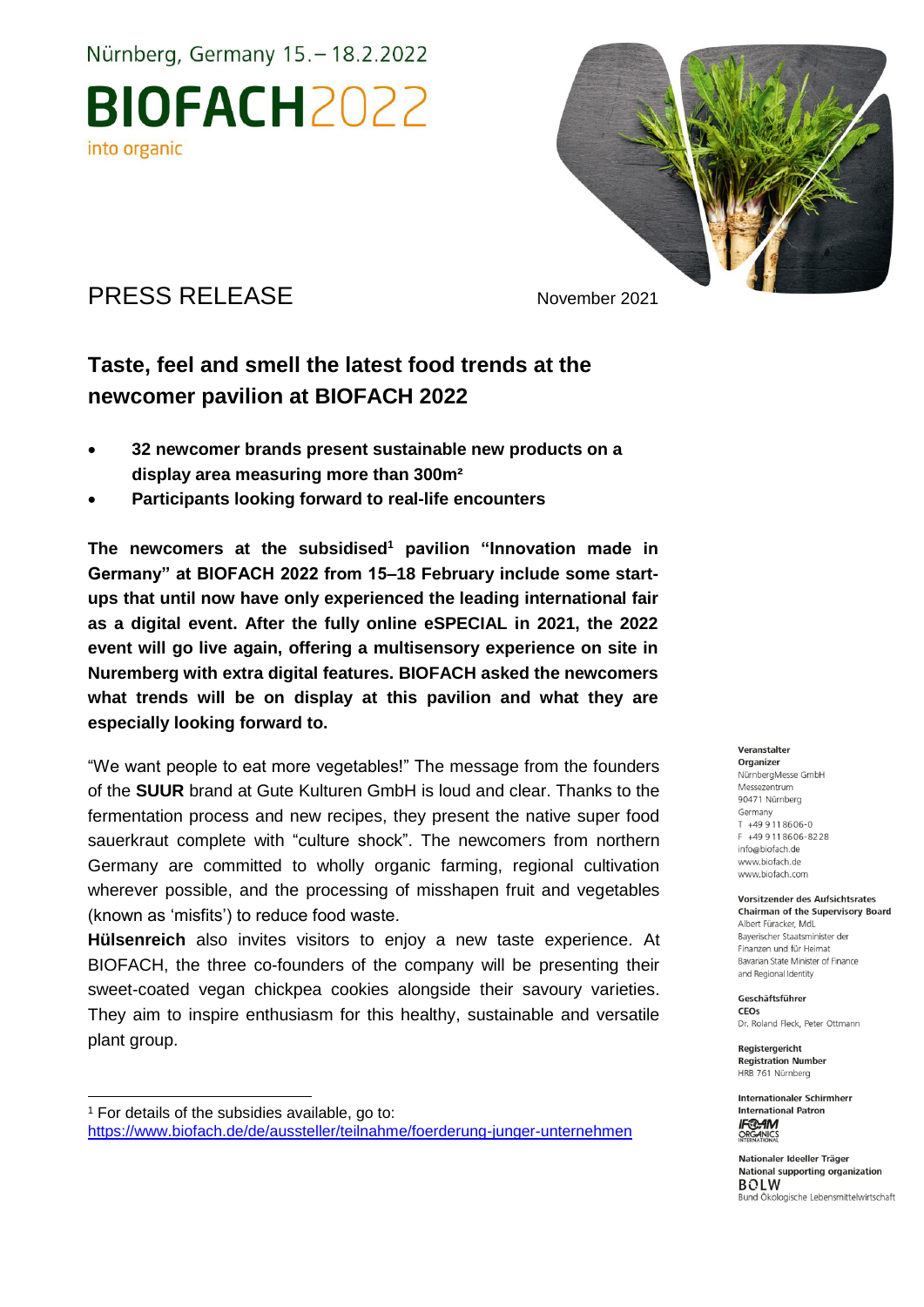Nürnberg, Germany 15. - 18.2.2022

# **BIOFACH2022** into organic



#### **Bulk foods and zero waste, plant-based and vegan: products on display reflect food trends**

Whereas the products from **SUUR** and other industry newcomers like **Feinschnabel** or **eatly** come in glass containers, **Hülsenreich** uses biodegradable bags made from cellulose, corn starch and kraft paper. Sustainable packaging is important to these newcomers as a matter of principle. It also allows them to accommodate the preference of many consumers for sustainable packaging. The younger generation in particular looks at the packaging<sup>2</sup> first and then the contents.

Starting off as a niche ecological issue, the unpackaged/bulk foods concept has now gone mainstream. For example, 70 new bulk food stores opened in Germany last year despite the pandemic.<sup>3</sup>

#### **The till receipt is the ballot paper of the consumer**

When they decide on a specific product, consumers are also expressing their lifestyle and the associated values and beliefs. In recent years, for example, vegetarian and vegan foods are increasingly being purchased as part of a healthy diet, but also as a way of making a statement about a healthy planet.<sup>4</sup> The Nutrition Report 2021 from the German Federal Ministry for Food and Agriculture confirms an increase in the number of people eating a vegetarian or vegan diet to 10 percent and 2 percent respectively. In addition, more and more consumers are trying vegetarian or vegan alternatives out of curiosity (71 percent) or simply because they like the taste (56 percent).<sup>5</sup>

#### **Setting up a business during a pandemic**

A branch launch in the middle of a pandemic, product presentations without trade fairs and real-life meetings without live tastings: These are the reasons why start-up **SUUR** is especially looking forward to its first BIOFACH, "and to networking with other brands and start-ups." Another newcomer,

-

<sup>2</sup> "A question of attitude": Utopia Survey 2020: 47% of respondents aged between 18 and 24 stated that when shopping for food they preferred items to be unpackaged or in environmentally friendly packaging.

<sup>3</sup> LZdirekt.de, 12 April 2021

<sup>4</sup> zukunftsinstitut.de, extract from "Food Report 2022" by Hanni Rützler

<sup>5</sup> "What Germany eats": BMEL Nutrition Report 2021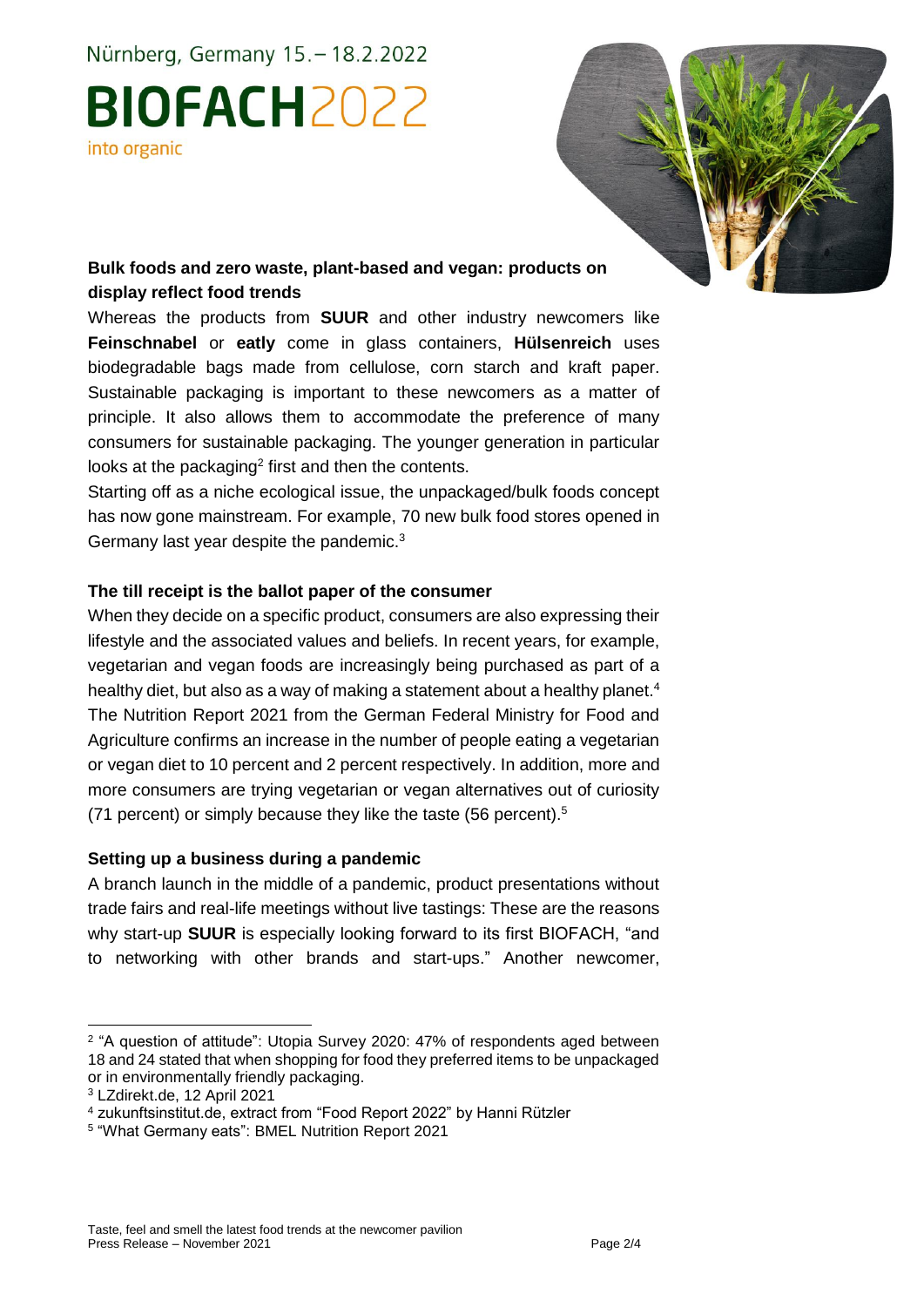## Nürnberg, Germany 15. - 18.2.2022 **BIOFACH2022** into organic



**ooohne**, has also only been in existence for around a year. "For us, the first *real* BIOFACH means above all interaction with customers." Other brands like **Matrose Matee** are looking forward to gaining valuable insights from restaurateurs. It is quickly apparent that the more than 30 newcomers are especially looking forward to the useful discussions with like-minded people who can be expected to give honest and direct feedback following a live tasting.

Until the end of the year, you can read more detailed statements from other young brands exhibiting at BIOFACH 2022 in our "Stories and Highlights" via social media or in the BIOFACH newsroom.

@biofachvivaness

[www.biofach.de/de/news](https://www.biofach.de/de/news)

#### **Government-subsidised pavilion "Innovation made in Germany"**

As an experienced specialist for start-ups and young companies, NürnbergMesse organises the "Innovation made in Germany" pavilion. This allows start-ups and young companies to present themselves to a professional audience at BIOFACH and showcase their product innovations. The participants in the pavilion also receive free advice on exporting from AUMA, the Association of the German Trade Fair Industry.

The German Federal Ministry for Economic Affairs and Energy (BMWi) provides funding to help start-ups and young companies take part in leading international trade fairs like BIOFACH. In addition, the German Federal Office for Economic Affairs and Export Control (BAFA) reimburses up to 60% of the stand costs.

#### **Contact for press and media BIOFACH and VIVANESS**

Barbara Böck, Saskia Viedts T. +49 9 11 86 06-83 29 Email: saskia.viedts@nuernbergmesse.de